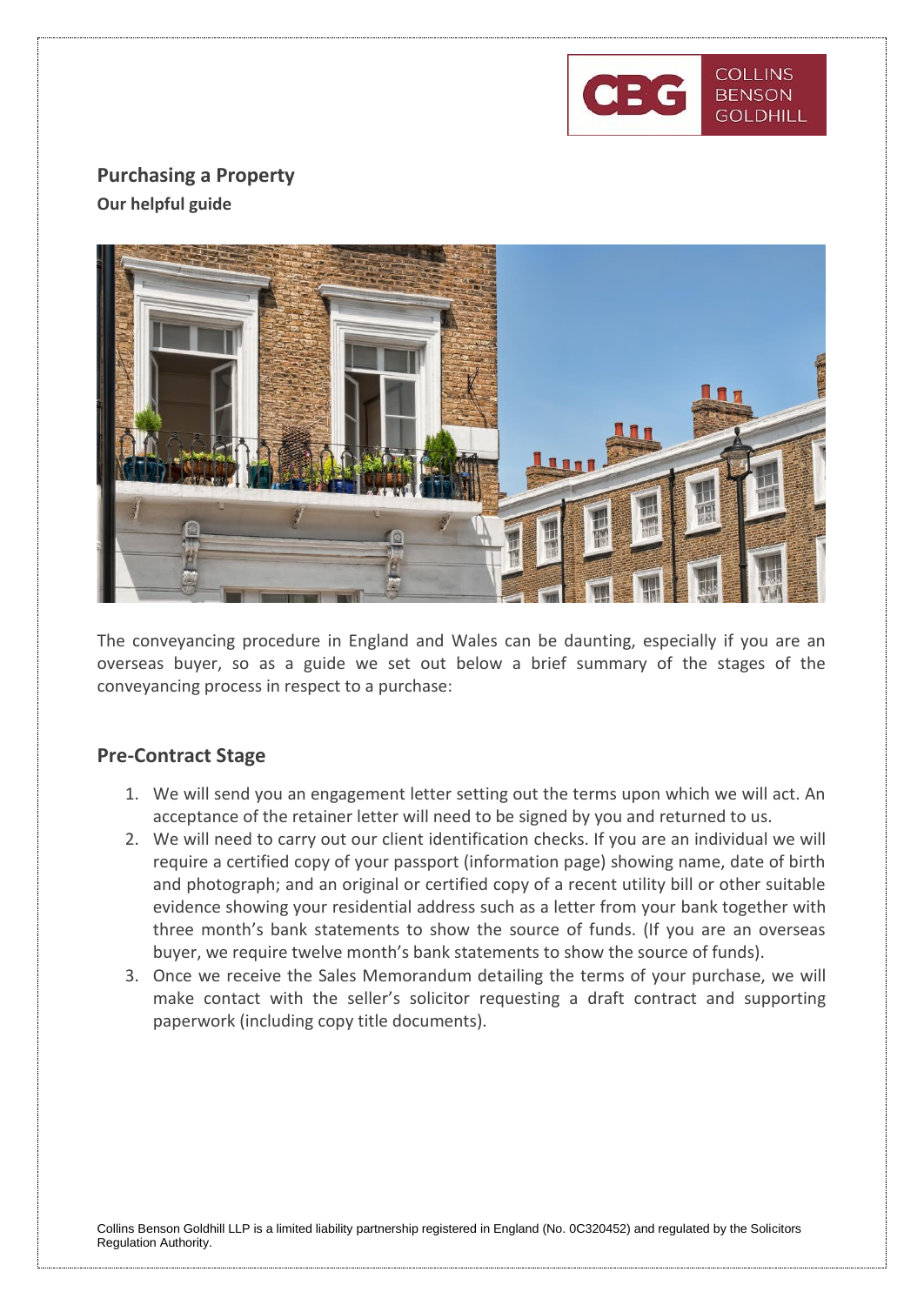

## **Pre-Exchange of Contracts**

- 4. When we receive the draft contract and paperwork, we will submit the appropriate conveyancing searches, including a local search, drainage and water search, chancel check search and environmental search.
- 5. We will negotiate the form of contract and (if a new lease is being granted) the form of lease with the seller's solicitors and raise any necessary additional enquiries of the seller and (where the property is an apartment) Managing Agents for the building resulting from our investigations and searches.
- 6. We will advise you to have a survey and valuation carried out. We will also liaise with the surveyor and review the survey report and raise any additional enquiries with the seller's solicitors arising from the survey.
- 7. We will need to check with you that your financing of the purchase is in order prior to exchange of contracts.
- 8. If you are buying a new build house or apartment off plan, we will need to make sure the property has the benefit of NHBC (National House-Building Council) Buildmark cover or other acceptable form of New Homes Warranty. In certain circumstances we may require a full pack of purchaser warranties from the professional team, main contractor and sub-contractors.
- 9. We will report to you on the contract and title and deal with any queries you may have.

## **Exchange of Contracts**

10. You will then normally be expected to exchange contracts with the seller prior to completing your purchase. On exchange of contracts, a 10% deposit is generally payable to the seller's solicitors which they normally hold as stakeholder or agents. Once you have exchanged contracts, you will be committed to purchase the house or apartment. The completion date will be specified in the contract, which will usually be up to 28 days after exchange. In the case of a new-build purchase, completion will normally be triggered by the seller serving notice on you or us, notifying you or us, that the new apartment or house is completed.

#### **Pre-Completion**

- 11. We will carry out certain pre-completion searches, raise requisitions on title and completion arrangements with the seller's solicitors, prepare the form of Transfer (if applicable) for the seller to approve and get signed. We will also advise you in advance of the amount required to complete and liaise with your bank as to drawdown of any bank funding.
- 12. Completion will generally take place on or before 2pm on the day of completion, whereupon the keys to the house or apartment will be released to you.